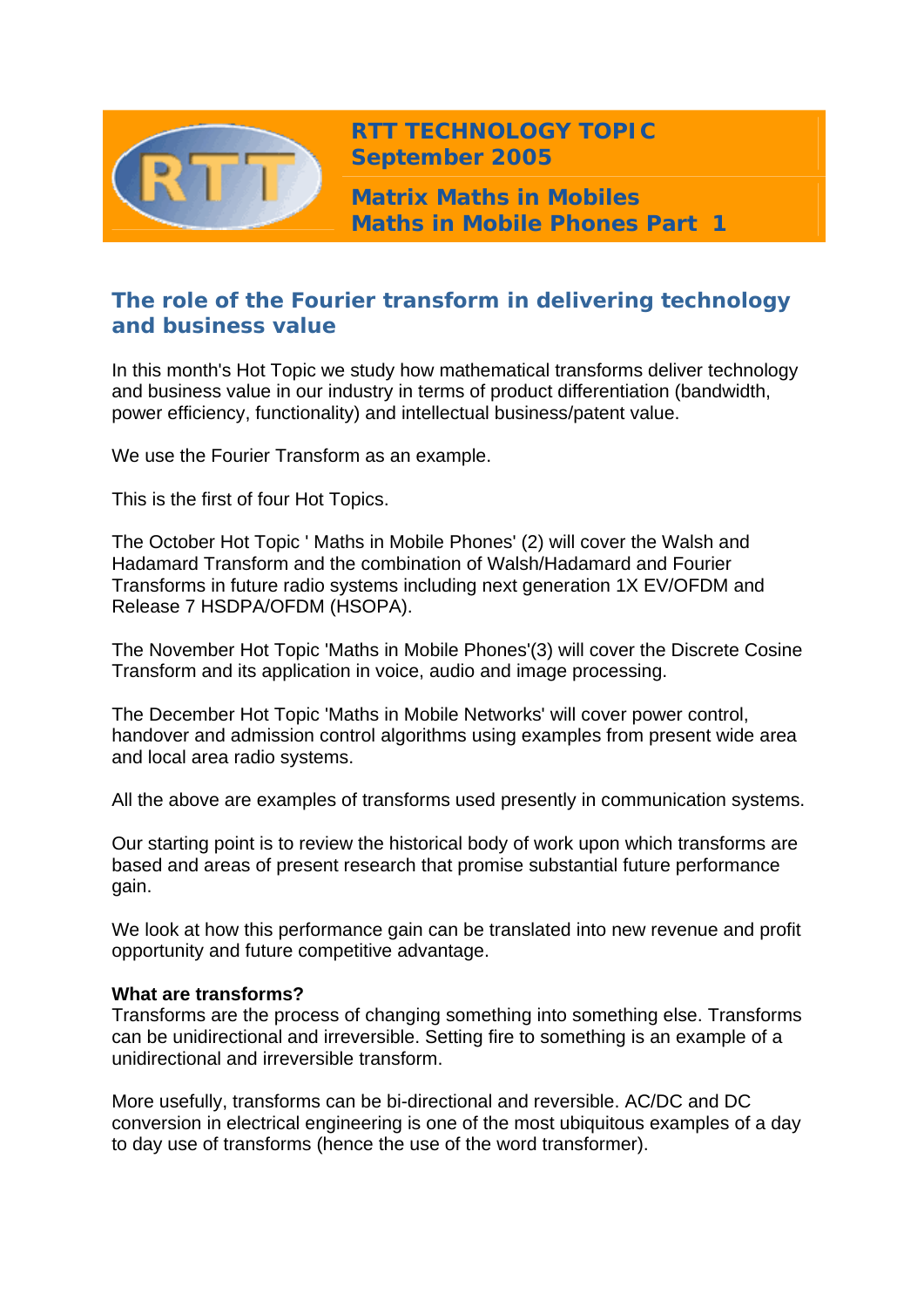Our prime interest though is in the use and application of transforms in communications engineering.

Transforms change the representation of a signal without changing or destroying its information content. They change the way the signal is viewed. The purpose of the transform is to make a signal easier to process. Typically this means making the signal easier to compress and easier to send. 'Easier' implies an ability to process the signal at a lower power and/or to process the signal using less storage or (radio and network) transmission bandwidth.

### **Transforms in historical context**

Transforms can be described and implemented mathematically and exploit techniques which we take for granted but are the result of several thousand years of mathematical progress.

Maths (applied maths) helps us to do things we want and need to do.

The real life signals that need to be transformed in communications all start out and end as analogue waveforms (sound waves, light waves, and radio waves) so an understanding of waveform geometry as a specific part of mathematical theory is particularly important to us.

Information in radio systems is modulated on to radio waves. The radio waves are sinusoidal but carry information that is modulated by changing the phase, frequency and/or amplitude of the (composite) carrier. We express phase, amplitude and frequency in terms of radians (the speed and angle of rotation of the phase vector). These waveforms can be described mathematically and manipulated mathematically. Mathematical manipulation and the efficiency of the mathematical manipulation process are the basis for modern digital radio communication systems.

The history of maths and the contribution that individual mathematicians have made to waveform and transform theory goes something like this:

15000 BC - the start of organised agriculture involves the counting of goats and other mobile objects (arithmetic - the science of numbers). Farmers need to work out the size of their fields (geometry - the science of shapes, from the Greek geo meaning earth and metro to measure) and build structures (trigonometry - the science of angles).

2000 BC - the Egyptians produce a numeral system to support trade and agriculture

1900 -1600 BC - the Babylonians introduce the base 60 system of applied mathematics still used today (360 degrees in a circle, 60 seconds in an hour etc).

640-546 BC - Thales of Miletus predicts the lunar eclipse of 585BC and proves a number of properties of triangles (vertical angles being equal, an angle inscribed in a semicircle is a right angle etc).

572 BC - Pythagoras of Samos produces all those useful equations for triangles and circles and shows how complex shapes can be described in terms of simple straight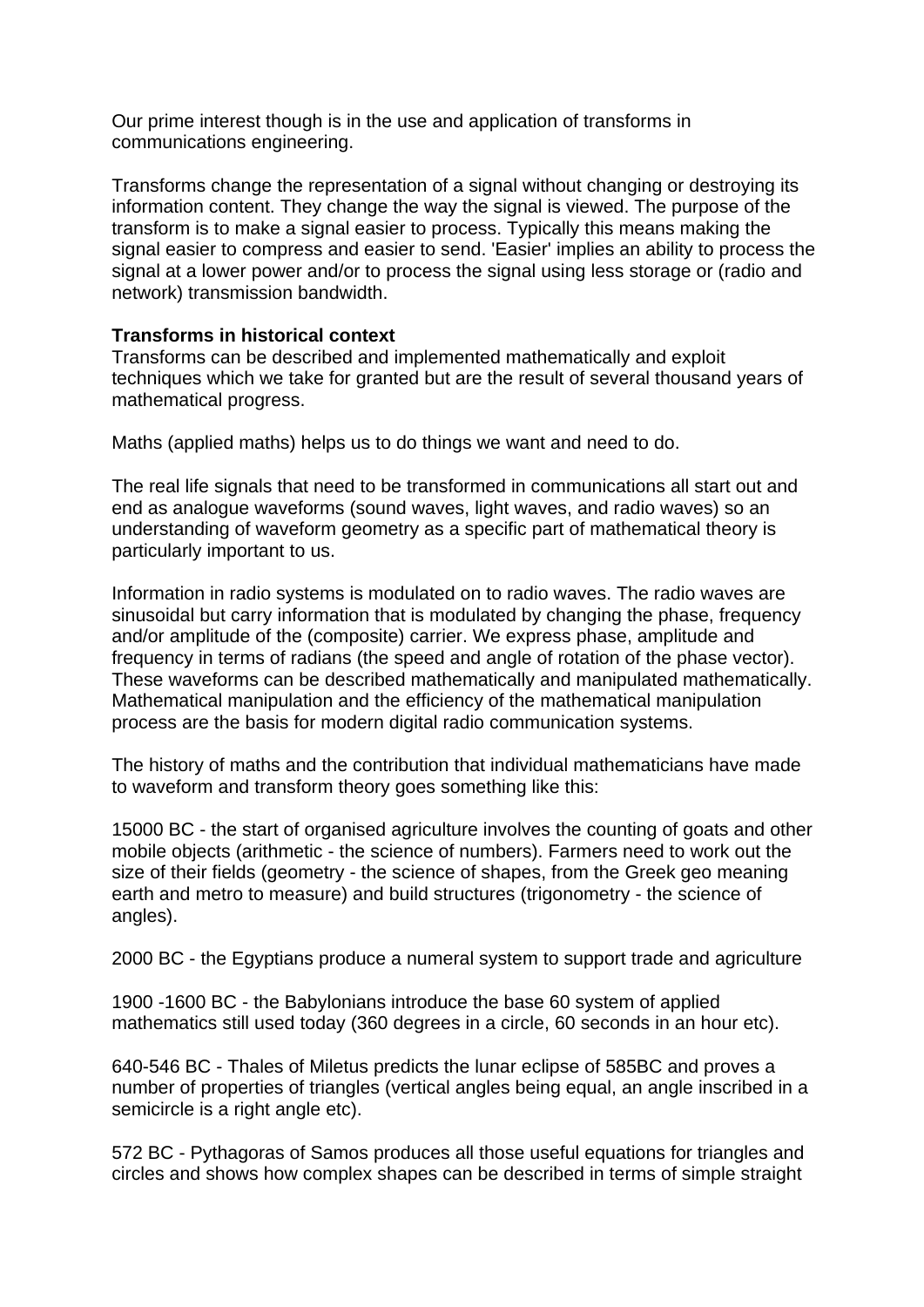lines and circles (an early example of a transform).

427-347 BC - Plato founds his academy in Athens (387 BC) and encourages mathematicians such as Theaetetus and Eudoxus (the exhaustion man) to work on geometry and proportional theory.

300 BC - Euclid produces 'the bible of mathematics', 13 books and 456 propositions on plane and solid geometry and number theory including prime numbers (the infinitude of the primes). Euclid's axioms include the concept of euclidean distance (the straight-line distance between two signal vectors) which still serves today as a starting point for many mathematicians. Note that 'distance' can be related to many performance metrics in present communication systems including system sensitivity and selectivity.

287-212 BC - Archimedes equates the area of a circle with a triangle and works out the value of Pi using inscribed and circumscribed polygons. (as well as that business with the bath).

A bit of a gap due to the Romans being more interested in building roads than maths.

430-501 AD - Tsu Ch'ung-chih - the famous Chinese mathematician defines Pi more accurately.

529 AD - the closing of the Alexandrian library marks a shift towards Arabia in terms of mathematical innovation including the evolution of algebra (the art of calculating with unknown quantities represented by letters after the arabic al gebr/al jabr meaning to equalise).

900 AD - Al Khumar Rizmi works on algorithmic approaches to problem solving (algorithm - the step by step iterative process for solving problems using a pre determined set of rules within a finite number of steps). The word algorithm is named after him.

1452-1519 - Leonardo Da Vinci and the arrival of renaissance man including;

1501-1576 - Gerolamo Cardamo of Milan works on the mathematics of probability and the application of negative numbers (used in IQ quadrature modulation).

1550-1617 - John Napier and Henry Briggs (1561 to 1631) work on logarithms.

1596-1650 - Rene Descartes - works on merging algebra and Euclidean geometry, gives us Cartesian co-ordinates still used as the basis for modern constellation diagrams.

1601-1665 - Fermat and his theorem. Pierre De Fermat of Toulouse works on analytic geometry and number theory and differential calculus (determining the rate of change of a quantity). Produces irritating problems for other mathematicians (such as why a cube cannot be divided into two cubes).

1642-1726 - Isaac Newton develops a geometric approach for calculating Pi (as well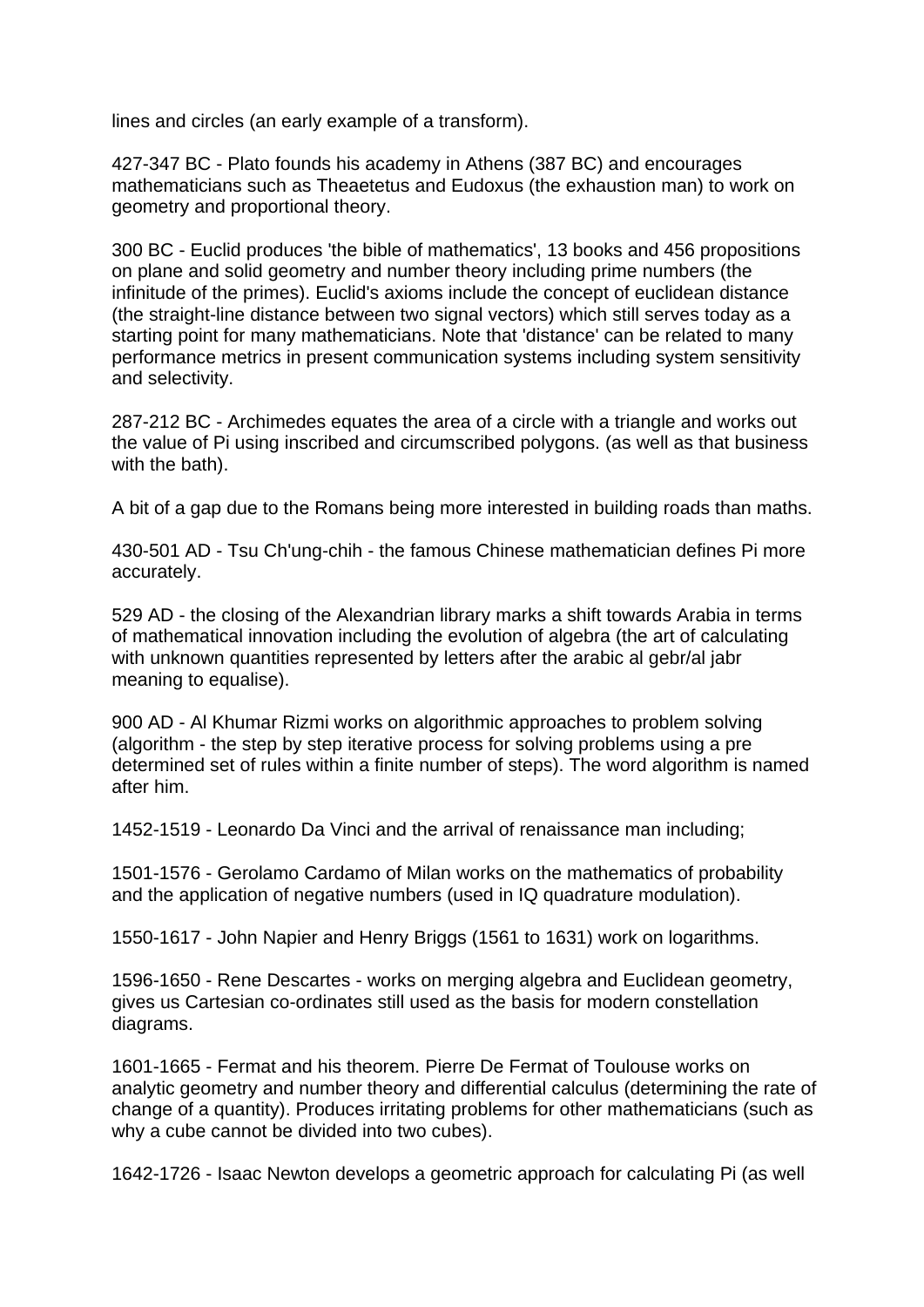as that business with the apple).

1707-1783 -.Leonard Euler proves that complex numbers (the extension of a real number by the inclusion of an imaginary number) can be related directly to the real trigonometric functions of sines and cosines - the basis of the fourier base and fourier transform used in all present OFDM radio systems.

1768-1830 - Jean Baptiste Joseph Fourier narrowly avoids being guillotined in the French revolution and produces a paper in 1807 on the use of sinusoids to represent temperature distribution. Uses the technique in a study on heat propagation which finally gets published in 1822 (Theorie Analytique De La Chaleur.). In the meantime, claims that any continuous periodic signal can be represented as the sum of properly chosen sinusoidal waves. Challenged by Lagrange (1736-1813) and Laplace (1749- 1827). Lagrange asserts that sinusoids cannot be used to describe signals with corners eg square waves. Lagrange is (sort of) right but in practice over time it is shown that sinusoids can be used to the point where the difference between the two has zero energy (the Gibbs effect). This becomes the basis for translating signals from the time domain to the frequency domain and back again, taking simple elements in the frequency domain and combining them to create complex signals in the time domain (the inverse discrete fourier transform used in OFDM signal synthesis) and decomposing complex time domain signals into simple frequency components (the discrete fourier transform used in OFDM signal analysis). Unfortunately the process involves a lot of calculations and proves to be quite laborious.



1777-1855 - Carl Friedrich Gauss develops the theory of complex numbers following on from Euler and works out simpler and faster ways of doing Fourier Transforms. Forgets to tell anyone how it's done. His work on the Fast Fourier Transform is published after his death in neo Latin and remains unread by anyone who could possibly understand it. Also produces a body of work on non euclidean geometry (triangles with more than 180 degrees in their angles) and work on statistics (Gaussian distribution) which was to prove fundamental to our later understanding of white noise and filter design.

Carl Friedrich Gauss 1777-1855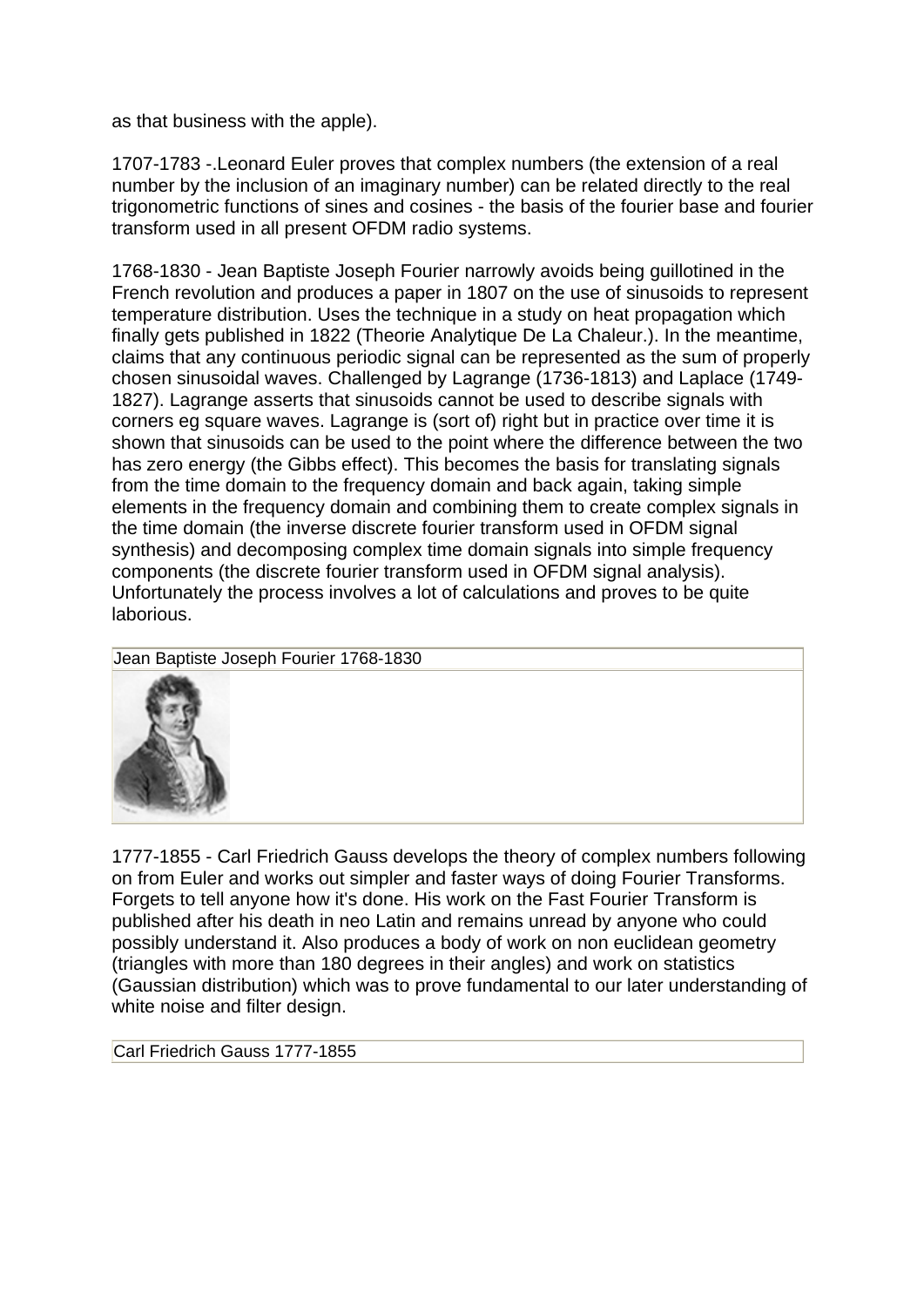

1845-1918 - Georg Cantor works on exotic number theory and transcendental and irrational numbers (A number is transcendental if it is not the solution of any polynomial equation with integer co-efficients, a number is irrational if there is no limit to the number of its decimal places. Pi and Euler's constant are examples of irrational numbers though bizarrely when added together they become rational).

1887-1920 Srinivasa Ramanujan produces ever more accurate approximations of Pi

1862-1943 - David Hilbert works on algebraic number theory and geometry including the functional analysis of space and distance, the concept of vectors as linear sequences of complex numbers and functions and related work on harmonic and functional analysis. Hilbert is rather over shadowed by Einstein (1879-1955) but his contributions to modern communications, signal processing and vector theory remain very significant. Has a transform named after him (Hilbert transform used in wideband 90 degree phase shifts).

The above represents a selective but fundamental body of work that modern living mathematicians can draw on to produce transforms optimised to perform specific tasks.

In 1965, 110 years after the death of Carl Friedrich Gauss, JW Cooley at the IBM laboratories working with John W Tukey of Princetown University published a paper which showed how the Fourier series could be reduced recursively by decimating in time or frequency, an approach similar to Gauss whose work at the time was unknown to them. This became the basis for the Fast Fourier Transform and is often now cited as the genesis of modern digital signal processing.



The Cooley-Tukey algorithm inspired a whole generation of mathematicians to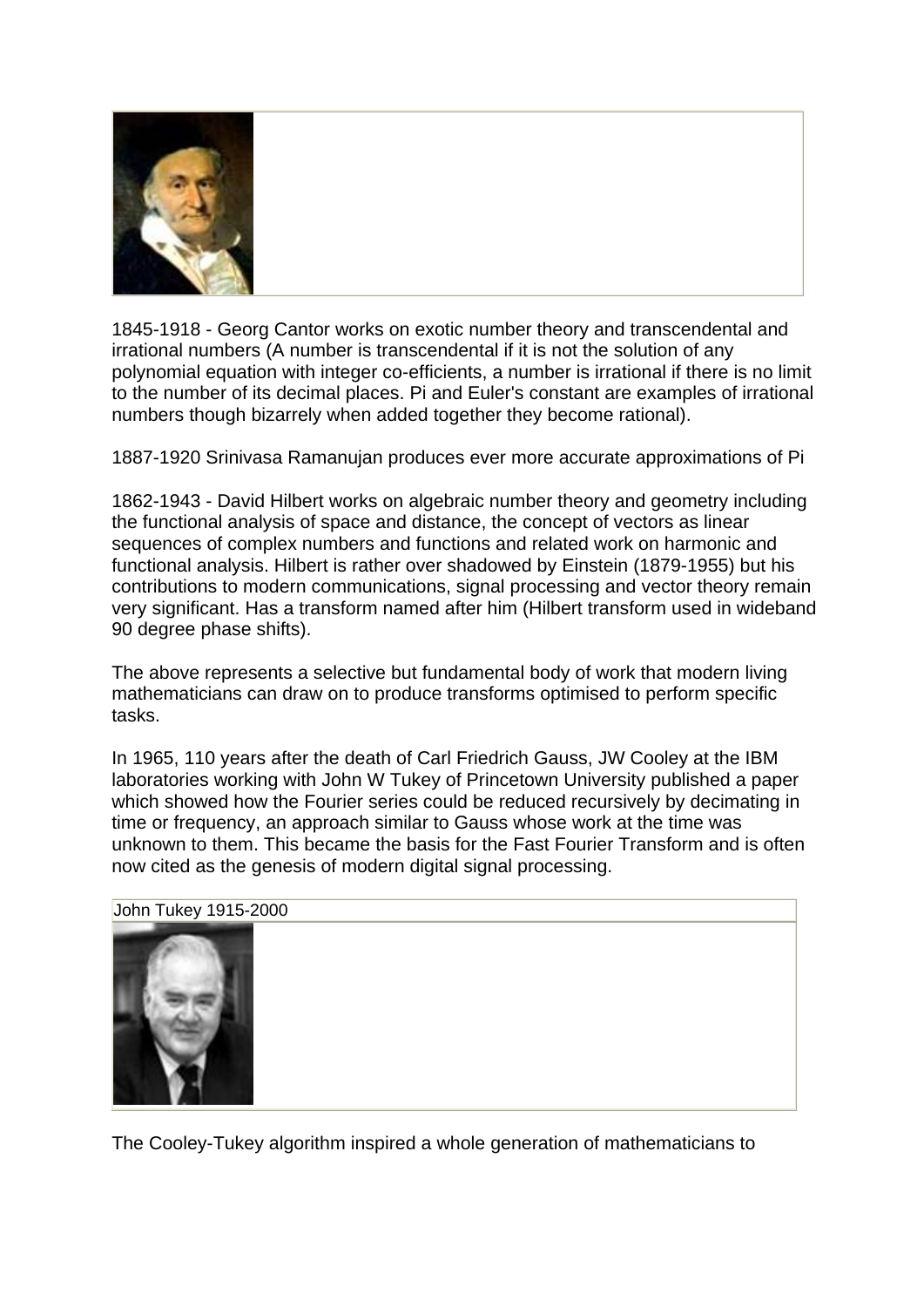against the amount of memory space needed against the number of clock cycles needed against the processing delay and power limitations of the host device. Examples include the Guo and Burrus wavelet based FFT in 1996, the Edelman fast multipole method (based on the compressibility of the Fourier matrix rather than the compressibility of the data), and other options like the Good Thomas algorithm, the Rader Brenner algorithm, the Bruun algorithm and the Winograd algorithm.

Some of the techniques (for example Guo and Burrus) draw on work done by Benoit Mandelbrot. Mandelbrot's work on fractal geometry has been translated into Basque, Brazilian, Bulgarian, Chinese, Czech, Italian, Portuguese, Rumanian and Spanish so is unlikely to share the fate of Heinrich Gauss's work on the FFT.

Fractals have particularly compelling advantages in image processing, particularly where natural objects (trees and leaves) need to be encoded. We revisit this topic in November when we look at fractal compression schemes as an extension of existing DCT based image compression (Mandelbrot maths in mobile phones).

Benoit Mandelbrot's most recent published work in 2004 with RL Hudson applies the concepts of fractal geometry and fractal transforms to the evaluation of risk in financial markets - the science of fiscal transforms. A profit and loss statement, balance sheets and share price movements are mathematical expressions and are therefore amenable to fiscal mathematical trend and pattern analysis. Fractal transforms are particularly good at exposing patterns and coupling effects in fiscal systems.

Back in the engineering rather than fiscal domain, fractal transforms are increasingly relevant to the modelling of offered traffic behaviour in multi media networks. (See RTT's March 2003 Hot Topic on [Turbulent Networks](http://www.rttonline.com/HotTopics/HT_Mar03.htm) for a flavour of this aspect of transform value). We revisit this topic again in December when we study 'Maths in Mobile Networks'.

Like Cooley and Tukey, Mandelbrot's work continues to inspire mathematicians to produce faster and more effective transforms both for signal processing and image compression applications.

Note in passing how pure maths (maths for its own sake) and applied maths requires certain infrastructural conditions in order to flourish and deliver political, social and economic value. Plato's academy and the Alexandrian Library (387 BC to AD529), the growth of Islam after 650 AD, the Gutenberg Press in 1450, the postal service that allowed Newton to correspond with his peers and more recently the internet are examples of changes that have facilitated mathematical progress.

**So how do Fourier transforms deliver performance differentiation ?** Well for a start present radio systems including WiFi, WiMax, UWB , DAB/DVB/DRM and (fairly soon) HSOPA all depend on the Fourier transform in order to support relatively high data rates.

As bit rates have increased over the radio physical layer it has become progressively more attractive to use orthogonal frequency division multiplexing (OFDM) to improve resilience to intersymbol interference. An early example in terms of a European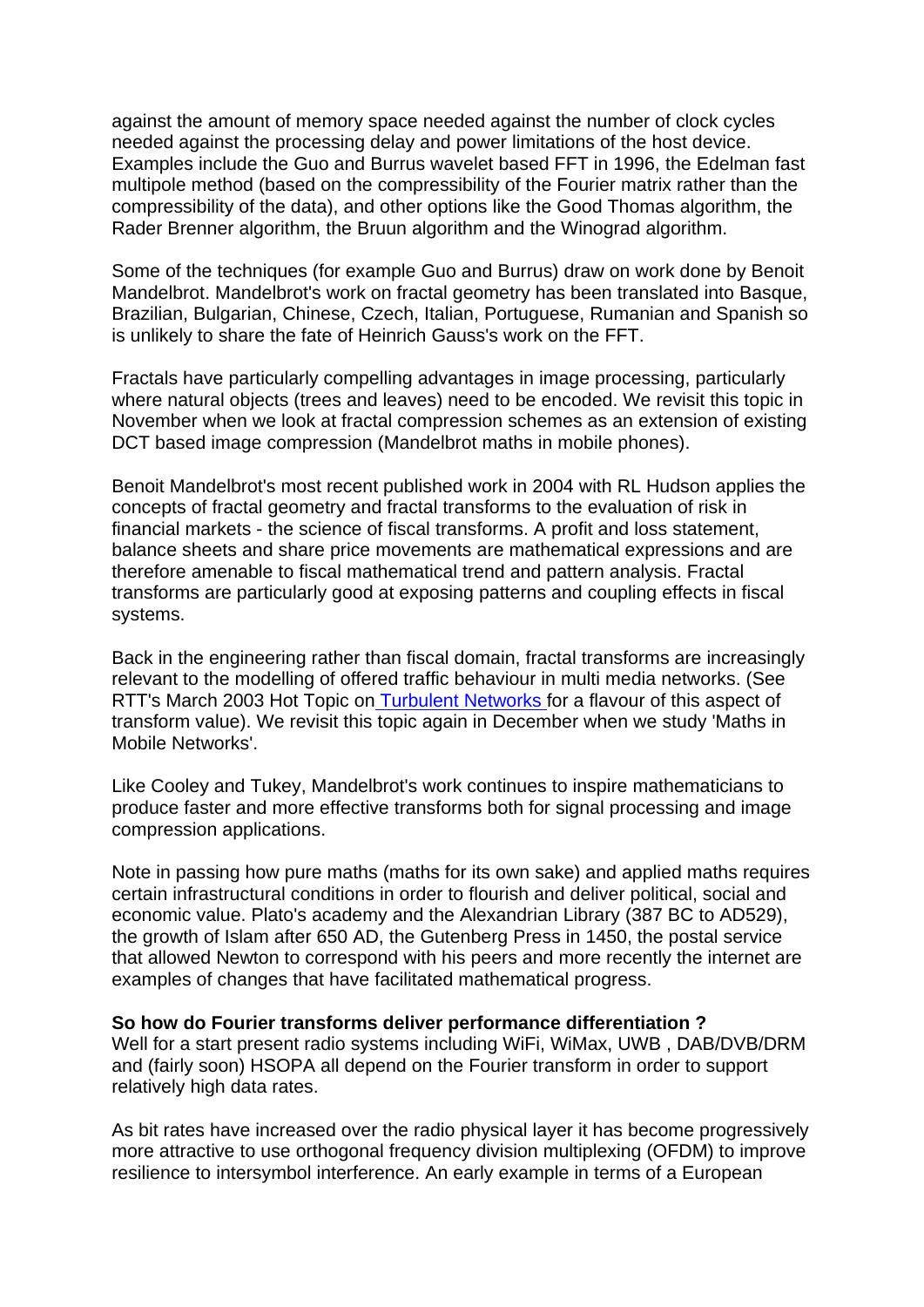specification is the DAB standard (1991) but OFDM is now a fundamental part of local area WiFi, wide area WiMax and personal area UWB radio systems. The characteristics of these radio systems have been addressed in our [August 2004](http://www.rttonline.com/HotTopics/HT_Aug04.htm) and [August 2005 H](http://www.rttonline.com/HotTopics/HT_aug05.htm)ot Topics but let us briefly revisit some of the maths behind OFDM and the differentiation achievable through optimised implementation of the transforms and their associated iterative algorithms.

### **Characteristics of the Fourier Transform**

Fourier's fundamental assertion that has made him famous through time is simply that any complex signal viewed in the frequency domain can be understood as a composite of a number of simple sinusoidal signals that have been added together.

To place this into our specific context of interest (OFDM), his theorem led to the understanding that a composite waveform can be described as a mix of sine and cosine waves (90 degrees apart) that also have specific phase and amplitude characteristics. More specifically signal points in the frequency domain can be combined to create complex signals in the time domain (the Inverse Fourier Transform) and complex time domain signals can be resolved back into specific signal points in the frequency domain (the Fourier Transform).

If the process is applied to a discrete waveform sample (as in an OFDM signal burst of a defined and repetitive length), then it is described as a discrete fourier transform (DFT) or inverse discrete fourier transform (IDFT).

The overall purpose of the Fourier transform in the context of implementing an OFDM transmitter and receiver is to take a complex time varying waveform and express it as a tractable mathematical formula. Tractable implies an ability to either compact the formula itself and/or the data used in the formula - the basis for the algorithms used in Fast Fourier Transforms.

An IDFT synthesis equation on the transmit path multiplies the discrete frequency domain by a sinusoid and sums over the appropriate time domain section (a 3.2 microsecond burst in WiFi).

A DFT analysis equation on the receive path multiplies the time domain signal by a sinusoid and sums over the appropriate time domain section (3.2 microsecond burst).

If it was a continuous signal (which it isn't) the transform would integrate rather than sum.

#### **The IDFT and DFT as used in a WiFi transceiver**

Take a WiFi transceiver as an example. In essence, a WiFi transceiver is based on a mix of 17th century (cartesian) and 19th century (fourier) mathematical principles. The modulation can either be BPSK, QPSK, 16 QAM or 64 QAM.

Using a 16 QAM signal as an example, 4 data bits are mapped on to a 16 QAM constellation (based on Cartesian co-ordinates).

The position of the symbol that relates specifically to the 4 bits is described as a complex number with two values, one of which describes the amplitude and the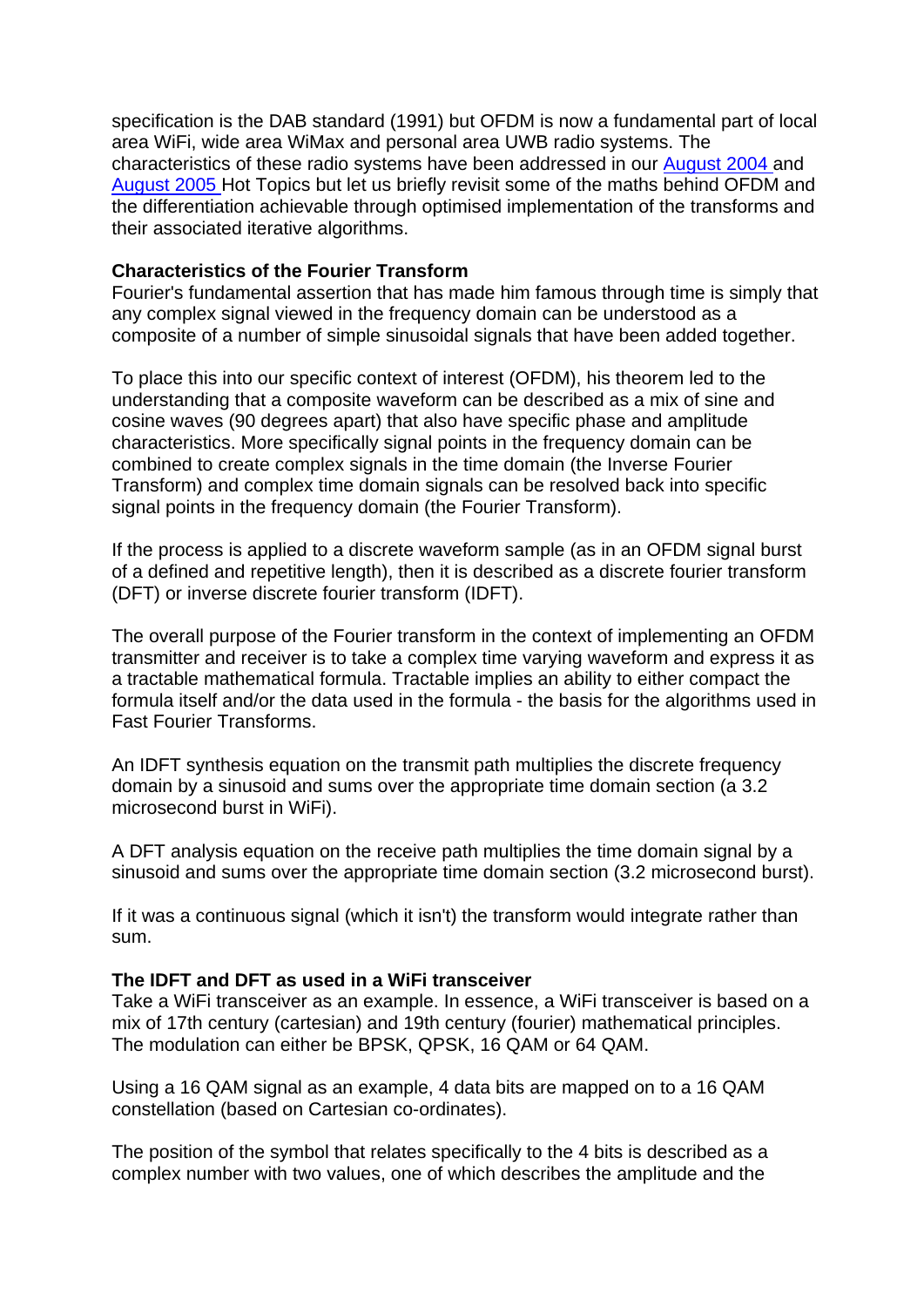second of which describes the phase. The phase co-ordinate has a numerator j after it which can be +j or -j. The j numerator denotes whether the symbol is mapped to a positive or negative phase shift.

These two values are then put into a bin and the process is repeated 52 times and then another 12 times using zeros as a value to make up 64 complex number bins.

The job of the IDFT (inverse discrete fourier transform) is to do the maths to calculate the sine and cosine waveform values needed to create the composite time domain sine and cosine waveforms that will represent the 64 frequency sub carriers each of which has a specific phase and amplitude. The back end of the waveform is copied to the front in order to provide a guard period and the waveform is clocked out at 20 MHz to form a 3.2 microsecond modulated burst with a .8 microsecond guard period.

In the receiver, a DFT is applied to the composite time domain waveform and (all being well), the waveform across the burst is resolved into 64 frequency sub carriers each with the phase and amplitude information needed to decide which 4 bits were originally modulated onto the signal.

The process exploits a number of convenient properties of sinusoidal waveforms.

# **Properties of a sinusoid**

A cosine /sine function has a period of 360 degrees.

The cosine curve is the same shape as the sine curve but displaced by 90 degrees. Providing the system is linear, a sinusoidal input results in a sinusoidal output. The average of the values described by any true sinusoidal waveform is zero if averaged over an even number of cycles.

Multiplying cos (x) by sin(x) produces a third waveform which is smaller in amplitude and at a higher frequency but which will sum to zero when averaged out.

The cosine (real) computation only measures the cosine component in the time series at a particular frequency. The sine (imaginary) computation only measures the sine component in the time series.

The amplitude and phase of the signal can change but the frequency and wave shape remain the same.

The periodic nature of sinusoids provides the basis for implementing orthogonal signals (signals that do not interfere with each other) in either the time or frequency domain.

Being sinusoidal, the sub carriers can be arranged such that the peak signal energy of one sub carrier coincides with the minimum energy in the adjacent sub carrier (a property well known to designers of FFSK modems in the 1980's). This property provides the basis for OFDM signal orthogonality.

If you want to find out whether a time series contains a sine or cosine component, create a cosine function at frequency F and a sine function at frequency F, multiply by the cosine function (which we will call real F (I) and multiply by the sine function which we will call imaginary F (Q). Both should be non-zero values but any modulation applied will show up as sine and cosine off sets or in other words, the IQ modulated waveform.

# **The IDFT and DFT in wide area OFDM (WiMax and HSOPA)**

As discussed in our two previous Hot Topics on OFDM, wide area OFDM implies a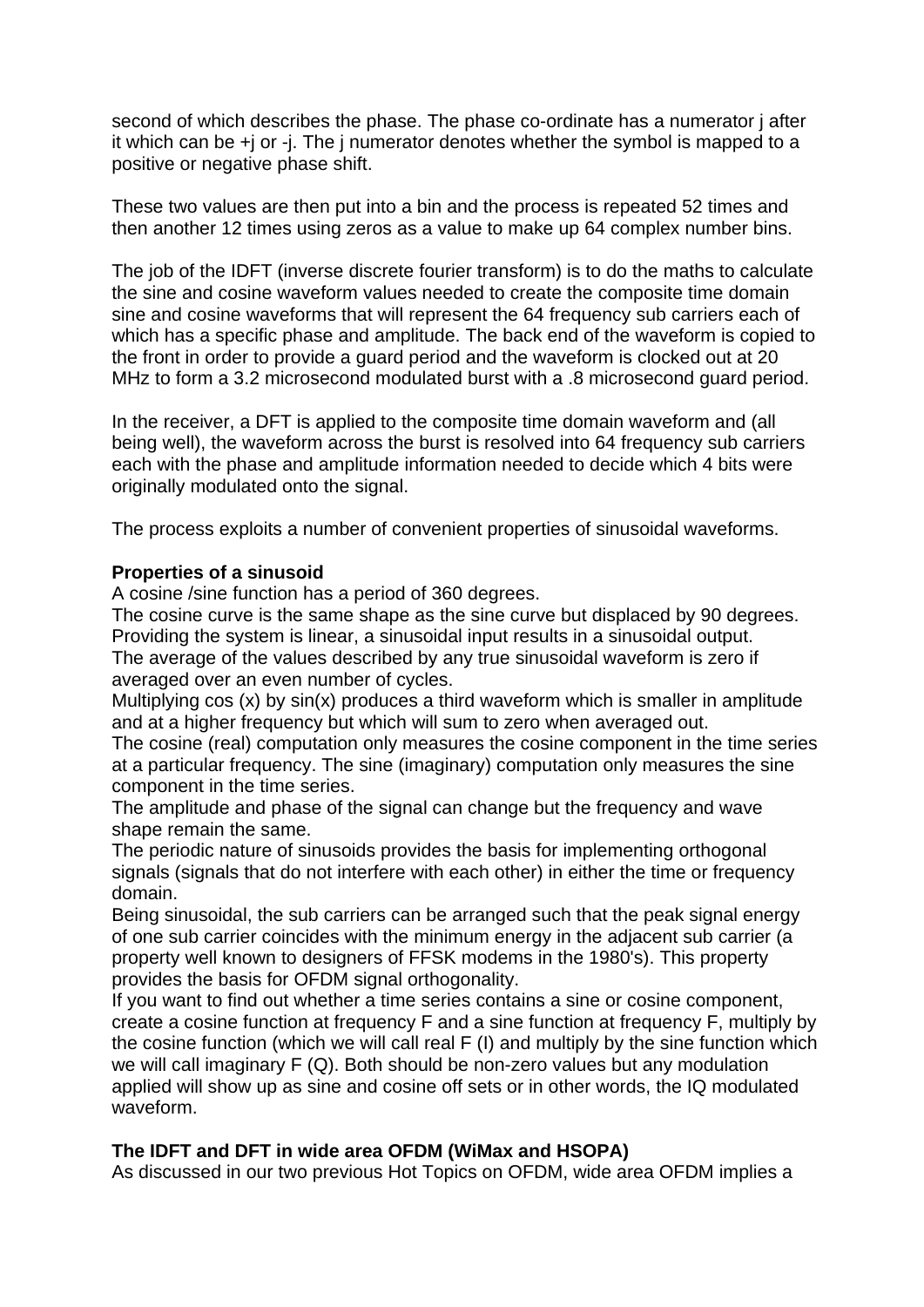specific need to have a relatively slow symbol rate with an extended guard band (to deal with the delay spread on the channel) combined with the ability to support high data rates.

Keeping the symbol rate down requires the implementation of a more complex FFT and/or higher order modulation. For example WiMax has the option of a 256 point FFT and/or 64 QAM. Note that these radio systems in common with WiFi are two way so require both an Inverse Discrete Fourier Transform to achieve the waveform synthesis on the transmit path and the Discrete Fourier Transform to achieve signal analysis on the receive path.

As such, two-way OFDM radio systems are much harder to implement than receive only systems (DAB/DVB broadcasting and DRM). As bit rates increase over time it will be necessary to implement higher order FFT's. This will place a premium on the techniques needed to reduce the complexity/calculation overheads implicit in these schemes. We will need faster more efficient transforms.

Note that these schemes all depend on either the compressibility of the transform itself or the compressibility of the data which in turn depends on the symmetry and essentially repetitive nature of sinusoids and their associated input number series.

Note also how compression techniques become more important as FFT complexity increases. A 32 point FFT is typically ten times faster than a standard FT. A 4096 point FFT (used for example in a DVB H receiver) is typically one thousand times faster.

# **The impact of transforms on DSP and Microcontroller architectures - maths in the microcontroller.**

We said earlier that the efficient implementation of fast Fourier transforms (and transforms in general) imply a trade off between multiplication, division, addition, subtraction, memory space, bus width, bit width and clock cycle bandwidth. These trade offs are in turn dependent on the architecture of the host device.

Devices using parallel processing (super scalar devices capable of operating multiple parallel instructions) have become increasingly useful for all sorts of tasks including the FFT, DCT and related filtering, convolution, correlation, decimation and interpolation routines.

Hardware optimisation includes the integration of hardware repeat loops for filtering and FFT routines and the task specific optimisation of fixed point, floating point and saturation arithmetic - the maths of the microcontroller.

Although FFT algorithms are a commodity item in most DSP libraries there are still plenty of future performance optimisation opportunities particularly as increasingly complex higher order FFT's are introduced into next generation radio systems.

# **So how do Fourier Transforms add value?**

In the context of OFDM, Fourier transforms add value by improving the performance of higher bit rate radio systems both in local area and wide area radio networks. The